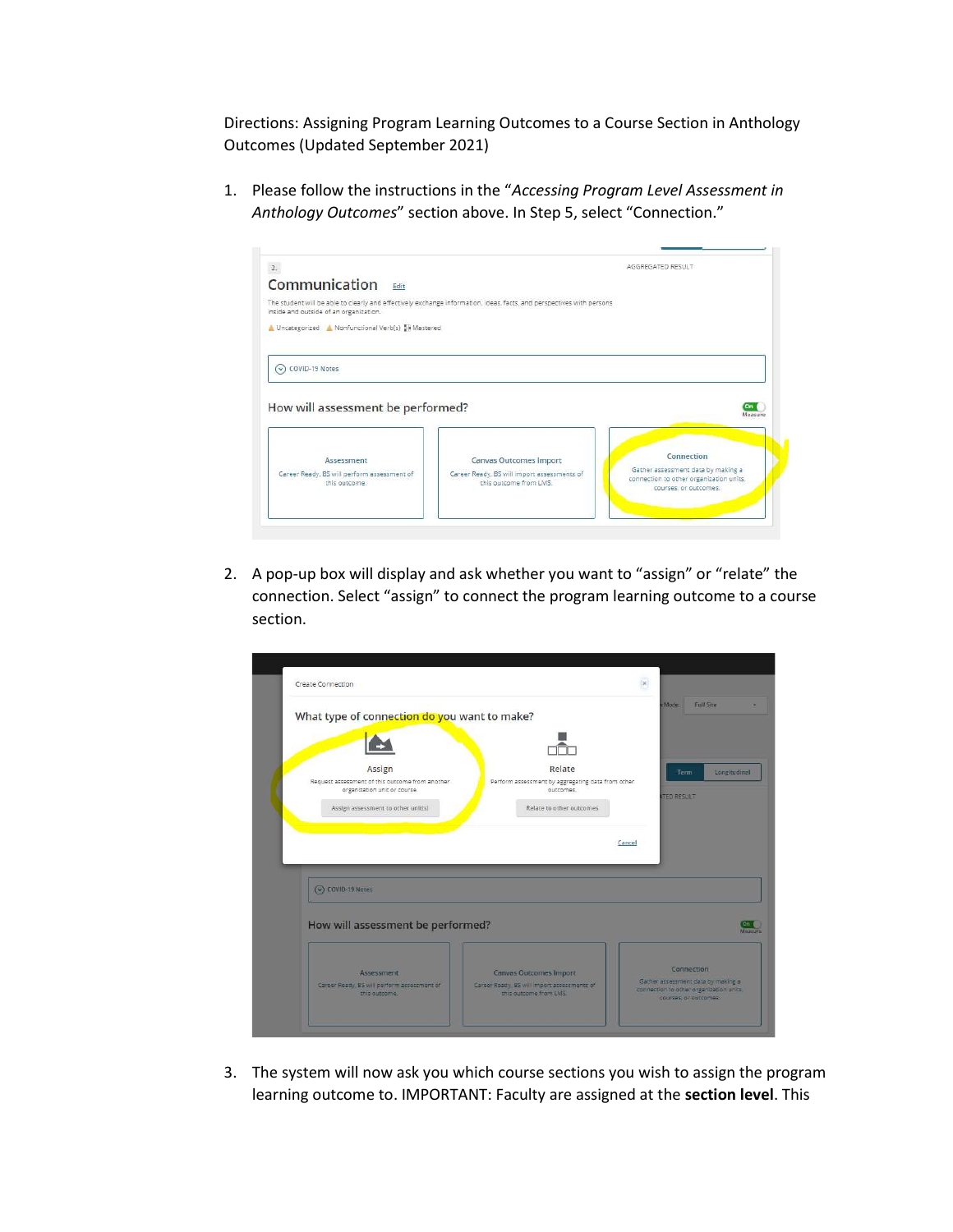means you will need to make the assignment to the section, not the course level for the faculty member to see it when they login. Also, if the course you wish to assign does not appear in the list, send an email to assessment@uidaho.edu asking for it to be added. This only has to be added once and will then continue to show up for you in the future.

Your list should look similar to the example – initially showing courses:

| 图 Program Learning Outcomes                      | A Taxonomy<br><b>##</b> Curriculum Map                                                                                |                                                                           |
|--------------------------------------------------|-----------------------------------------------------------------------------------------------------------------------|---------------------------------------------------------------------------|
| Fall 2021<br>Term:<br>$\checkmark$               | <b>≮ Back to List</b>                                                                                                 | Term<br>Longitudinal                                                      |
| 2.                                               |                                                                                                                       | AGGREGATED RESULT                                                         |
| Communication                                    | Edit                                                                                                                  |                                                                           |
| inside and outside of an organization.           | The student will be able to clearly and effectively exchange information, ideas, facts, and perspectives with persons |                                                                           |
| △ Uncategorized ▲ Nonfunctional Verb(s) Wastered |                                                                                                                       |                                                                           |
|                                                  |                                                                                                                       |                                                                           |
|                                                  |                                                                                                                       |                                                                           |
|                                                  |                                                                                                                       |                                                                           |
| C COVID-19 Notes                                 |                                                                                                                       |                                                                           |
|                                                  |                                                                                                                       |                                                                           |
| <b>Assigned Connection</b>                       |                                                                                                                       |                                                                           |
| Organization                                     | Assigned Units/Courses                                                                                                |                                                                           |
| Career Ready, BS                                 |                                                                                                                       | Selectione or more organization units or courses to measure this outcome. |
|                                                  |                                                                                                                       |                                                                           |
|                                                  | Ð<br>Select All                                                                                                       |                                                                           |
| > C CR 101                                       | o                                                                                                                     | Cancel                                                                    |
| > C CR 201                                       | ۵                                                                                                                     |                                                                           |
| > C CR 447                                       |                                                                                                                       |                                                                           |
| > C CR 505                                       | O<br>Ŧ                                                                                                                |                                                                           |

You can click on the **arrow** to the left of the course, to open it up and display the sections. Select the section you wish to assign by clicking on the corresponding "plus sign." You can continue to add sections, until all you wish to assign are added.

| Organization             | <b>Assigned Units/Courses</b>                                             |                |
|--------------------------|---------------------------------------------------------------------------|----------------|
| Career Ready, BS         | Select one or more organization units or courses to measure this outcome. |                |
| $O$ CR 101               |                                                                           |                |
| On U<br>Connect Units Up | ÷<br>Select All                                                           | Save<br>Cancel |
| S CR 101 1<br>8          |                                                                           |                |
| S CR 101 2<br>Ð          |                                                                           |                |

When the section has been added, click "save" or it will not save the connection.